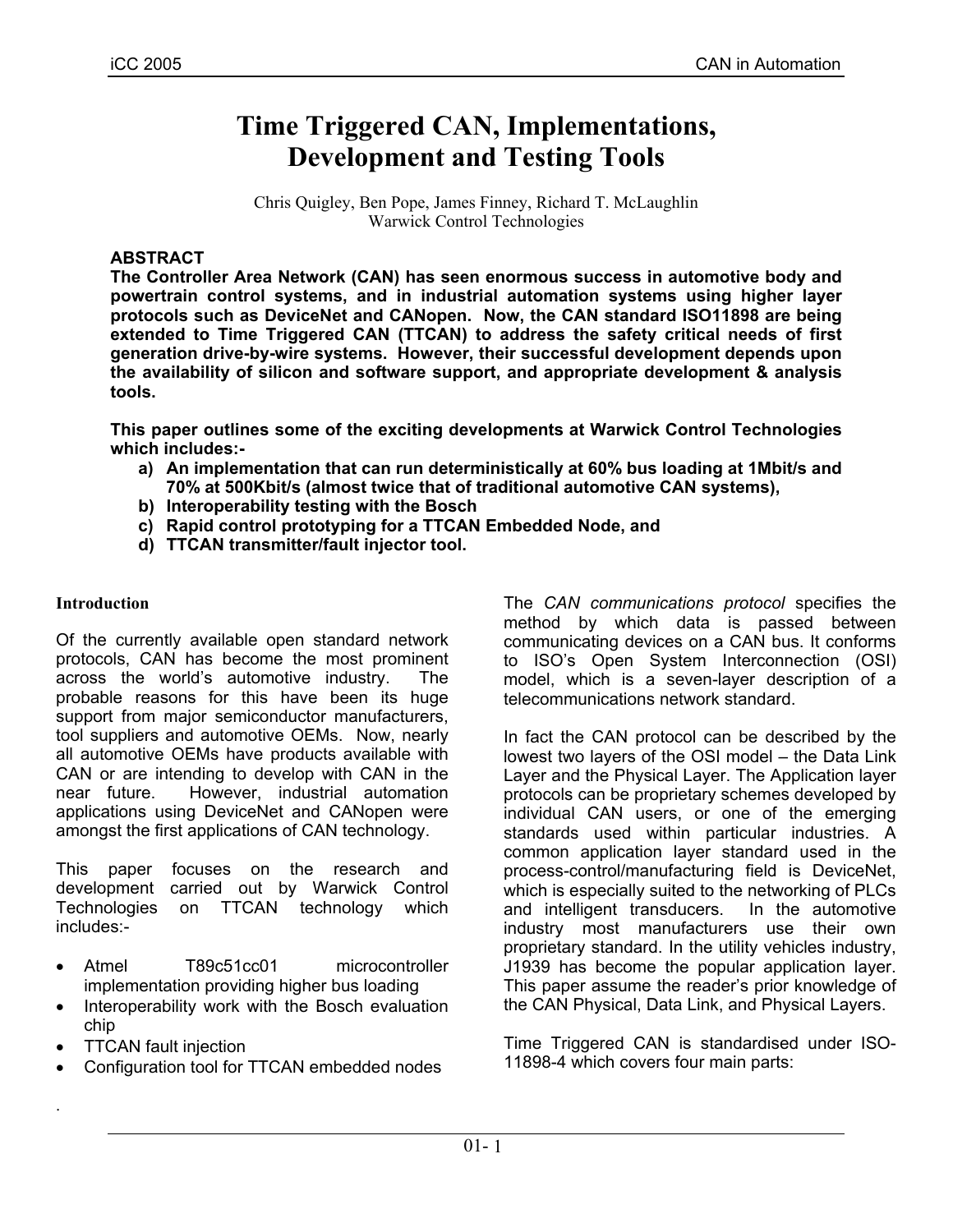

Figure 1: An example of the Basic Cycle of time triggered CAN communication

- Time triggered execution of CAN with a central Time Master periodic messages, event triggered messages and Time Master Synchronisation.
- Fault tolerance of this Time Master.
- Drift correction and Global Time.
- Event synchronised time triggered communication

TTCAN is now available in silicon implementations from the following manufacturers:-

- Atmel
- Infineon
- **Microchip**
- NEC

The main characteristics of TTCAN is that bus access is controlled via a Time Division Multiplexed Access (TDMA) like method using a regularly repeating cycle of time called the *Basic Cycle* (see figure 1). The *Basic Cycle* is divided into a fixed number of time windows (i.e. fixed at design time) which can be a mixture of any one of four types; *Reference Message*, *Exclusive Window*, *Arbitration Window* and *Free Window*.

Reference Message:

This is sent by the time master control unit (global time master) and controls the timing of the Basic Cycle. The Reference Message signifies the start of the Basic Cycle. CAN communication is initiated by a Reference Message. The global time can be sent in four data bytes leaving the remaining four data bytes available for general data transfer.

The identifier of the Reference Message is determined by the system designer.

- All but the three least significant bits of this identifier characterise the message as a reference message.
- The three least significant bits distinguish between different potential time masters.
- These three LSBs constitute the time master priority.
- There are up to 8 potential time masters in a TTCAN network.

Exclusive Window:

This is a time slice long enough to accommodate the message and data to be transmitted. The *Exclusive Window* is reserved for one particular CAN message only.

Arbitration Window (optional):

In an Arbitration Window a number of nodes may attempt to transmit a message. Therefore the nodes that may contend for bus access during the *Arbitration Window* may do so by the usual nondestructive bitwise arbitration method. Thus the message with the lowest CAN identifier will win arbitration. With normal CAN systems, nodes losing arbitration will attempt to retransmit the message. This is disabled in TTCAN since a retransmission would upset the remainder of the operation of the Basic Cycle.

Free Window (optional):

A Free Window is reserved for future expansion of the TTCAN system. Therefore further nodes can be added at a later date.

*All nodes communicating on a bus, which is to be time triggered, must have the retransmission of message that has lost arbitration disabled.*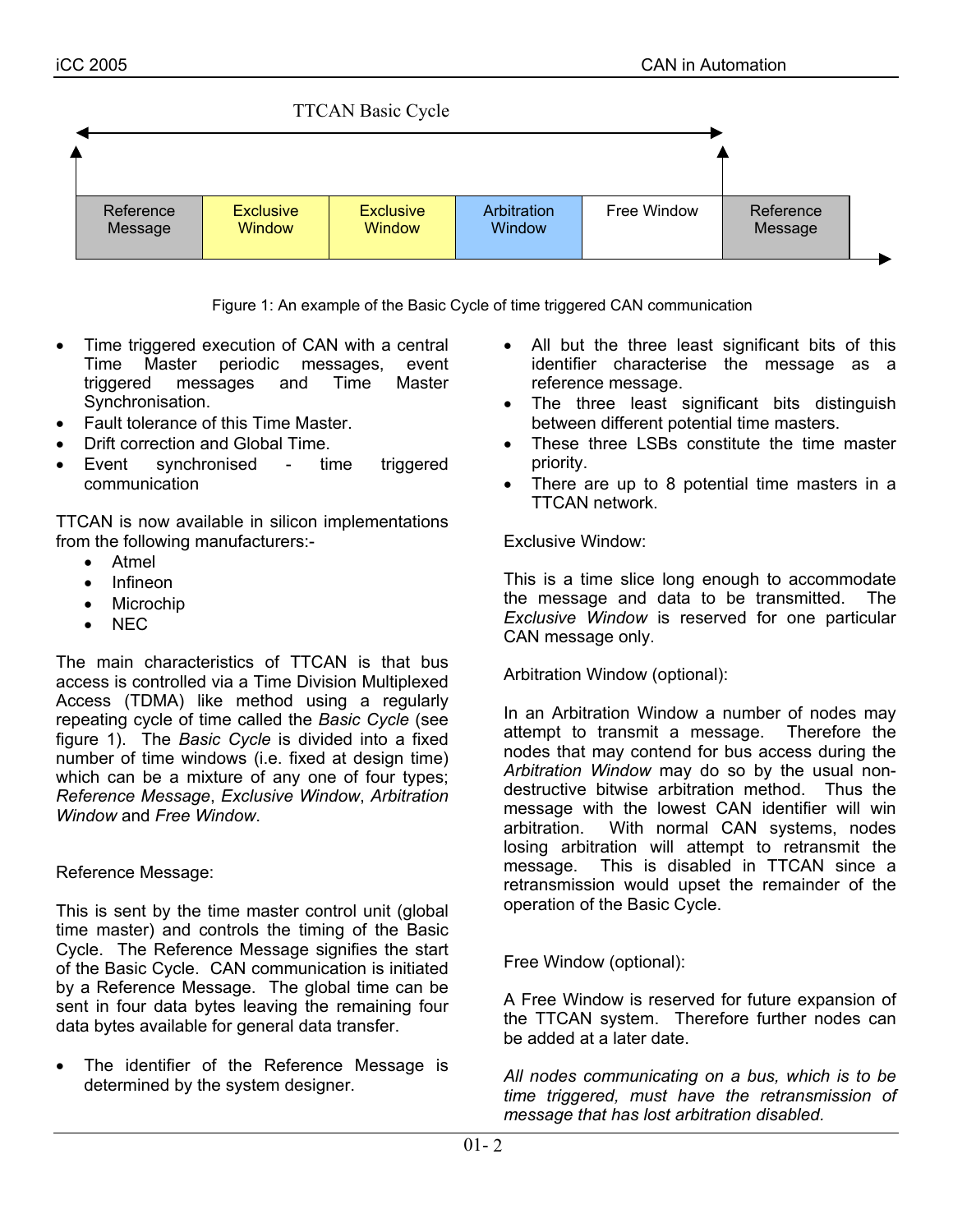Cycle time is resynchronised with every reference message. Accuracy of the starting point depends on width of frame synchronisation pulse and on measurement capability of receiving nodes.

In level 1 the starting point jitter is about one bit time. In level 2 the starting point jitter can be reduced to about one time quanta, if the local time counter has a sufficiently high resolution. The effect of run times is constant and can therefore be neglected for most synchronisation items.

#### Potential Time Masters

There can be up to 8 potential time masters in a TTCAN network. At a given time only one of them can be the current time master. Each of the potential time masters has a 3-bit time master priority. Within a TTCAN network the time master priorities of different time masters have to be different. The time master priorities have to be defined offline. If a potential time master sends a reference message the 3 LSBs of the identifier of the reference message are given by the time master priority. In a fault free TTCAN network after initialisation the node with the highest time master priority will be the time master.

Main Advantages of TTCAN

- Provides a time deterministic method of communication based on existing technology.
- Since it is based on existing technology, expertise for TTCAN will be based on a company's existing CAN knowledge and experiences.
- Development tools originally aimed at CAN can be used for the analysis of data on TTCAN. Direct monitoring of TTCAN with existing CAN bus analysis tools is possible since TTCAN frames are exactly the same as for CAN. However, this is not necessarily possible if transmitting on the TTCAN bus, since current tools will almost definitely interfere with the message schedule.
- Thus the transition from CAN to TTCAN systems will not require a huge financial outlay.
- 
- Increases data throughput by enabling the bus to be run at high loading.

#### **Atmel TTCAN Implementation on T89c51cc01**

#### Silicon Features:

TTCAN is available technology now for the first generation of drive-by-wire systems. The Atmel CANary CAN controller supports the implementation to TTCAN Level 1 currently in their T89C51CC01/02/03/04 8051 based microcontrollers. The main TTCAN Level 1 silicon support features are summarised as:

- **Disable Retransmission**: For any message object that loses arbitration, or is corrupted by an error, an attempt is made to retransmit that message object. The CANary CAN controller allows this retransmission of message objects to be disabled.
- **SOF and EOF Timestamp Capture**: The CANary CAN controller allows for the capturing of a timestamp at the beginning or end of a CAN frame. Capturing of either SOF and EOF allows for network synchronisation.

Due to the limitations of the CANary controller, Exclusive window implementation is described in subsequent sections only. The implementation of Arbitration windows is not recommended. Full reasons are explained in a later section. Appendix C shows the contents and details of these CANary registers specific to TTCAN operation.

Summary of Memory Usage:

The Memory Requirements Table in Appendix A, illustrates the relationship between the number of cycles, the number of widows in each cycle, and their effect on the memory requirements of the Atmel development unit. For example if 8 Cycles are required, and there are 16 windows per cycle, it can be seen the memory requirements will not be overtaxed. Only 490 Bytes of XRAM are required, and the maximum usage before the need of external memory is 906 Bytes.

The main code base without any messages:

 $\bullet$  ~ 2 K bytes code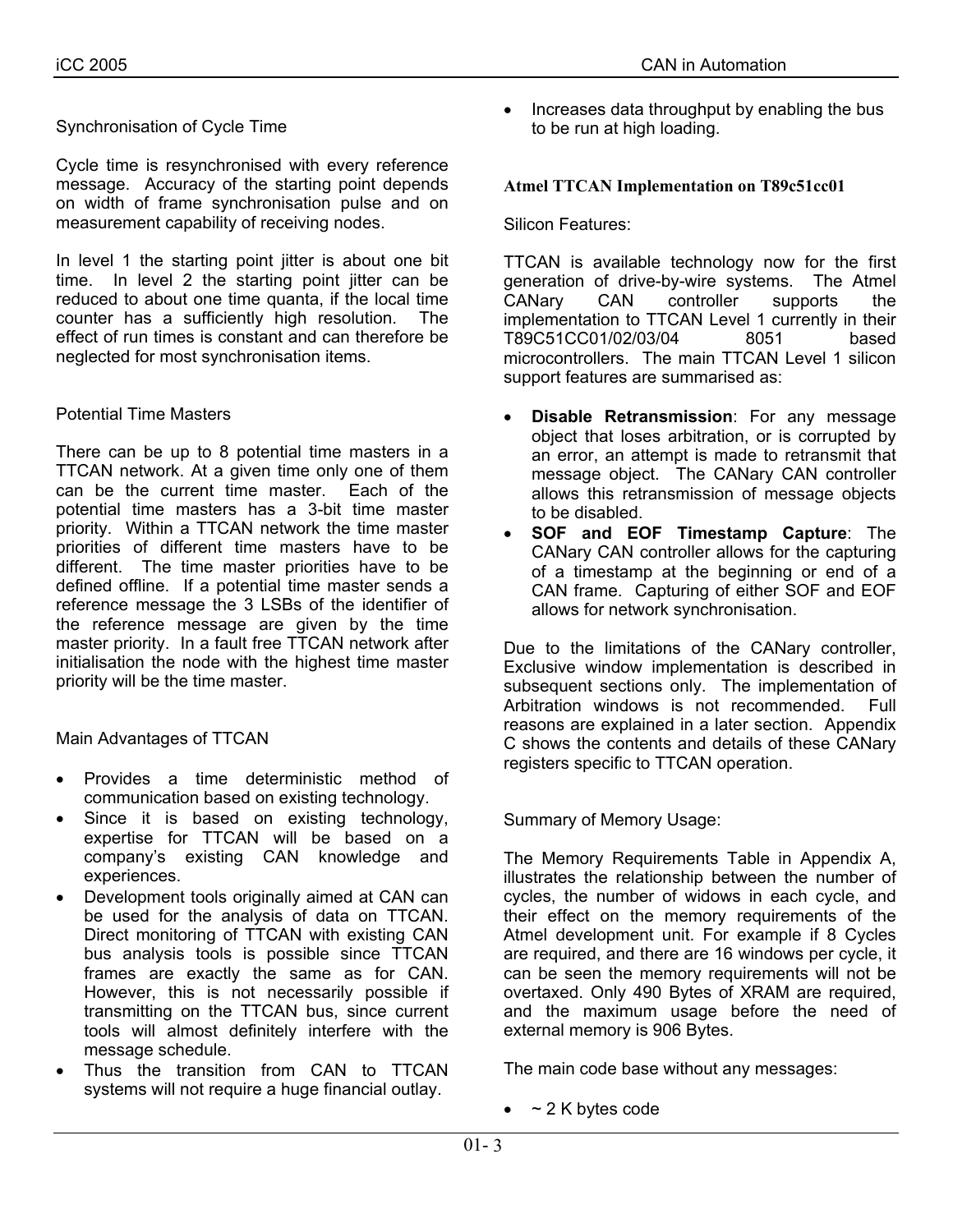- Time Master/Potential Time Master 2100 bytes
- Slave 1850 bytes
- 66 bytes data
- 65 bytes xdata

Summary of CANary Controller Usage:

The CANary CAN controller is the on-chip peripheral used for CAN communications. All CAN chips have 15 Message Filtering Objects for on chip message filtering. This removes demand from the microcontroller. For TTCAN communications, each of the CAN communication objects is used as below:

# *Object 0:*

• Transmission of Reference Message

# *Object 1:*

• Reception of Reference Message

# *Objects 2 to 14:*

- Msg *A* to *M* respectively used as Full CAN **Objects**
- Can be used for Transmission or Reception of messages

Reference Message Implementation:

CAN **Object 0** is used for the generation of the TTCAN Reference Message as mentioned previously. The most significant bits of the CAN Identifier field must match. This is the 8 most significant bits of an eleven bit CAN Identifier or the 26 most significant bits of a twenty nine bit CAN Identifier. The 3 least significant bits of the CAN Identifier, are effectively "don't care" bits and are only necessary upon initialisation and reinitialisation situations and required for Time Master Priority.

CAN **Object 1** is used for the Reference Message reception in Potential Time Master and Slave devices. When a Reference Message is received in Object 1, an interrupt is generated. The interrupt service routine then instigates the calculation of Cycle Error so that the node can synchronise to the TTCAN Master.

Time Master Failure Fault Confinement:

If the current Time Master fails, the next Potential Time Master takes over automatically. This is achieved via the Init\_Ref\_Offset mechanism described previously. However, for the CANary implementation Init\_Ref\_Offset must be set to:

TM\_Priority \* 8

for hand over to happen smoothly. This is due to clock drift and internal delays and jitter in the CANary CAN Controller.

Therefore the Init\_Ref\_Offset settings for different Time Master Priority nodes are shown in table 1.

| <b>Time Master Priority</b> | Init_Ref_Offset |  |  |  |  |
|-----------------------------|-----------------|--|--|--|--|
|                             |                 |  |  |  |  |
|                             |                 |  |  |  |  |
|                             | 16              |  |  |  |  |
| 3                           | 24              |  |  |  |  |
|                             | 32              |  |  |  |  |
| 5                           | 40              |  |  |  |  |
| ค                           | 48              |  |  |  |  |
|                             |                 |  |  |  |  |

Table 1: Time Master Priority and Init\_Ref\_Offset

Analysis of TTCAN Bus loading of the Atmel T89c51cc01 Implementation

Referring to the Performance Table in Appendix A, It can be seen that the bus load capabilities of TTCAN, is reliant on the internal clock of the microcontroller, and the data bus speed. For example, at the typical clock rate of 16 MHz, and at the typical automotive bus speed of 500Kbps, the bench testing of the Atmel TTCAN development board showed no significant message latencies until the bus load reached 67%.

This is a significant improvement over the traditional contention based messaging method of CAN. Past research has shown that contention based CAN messaging experiences significant message latencies at approximately 35%.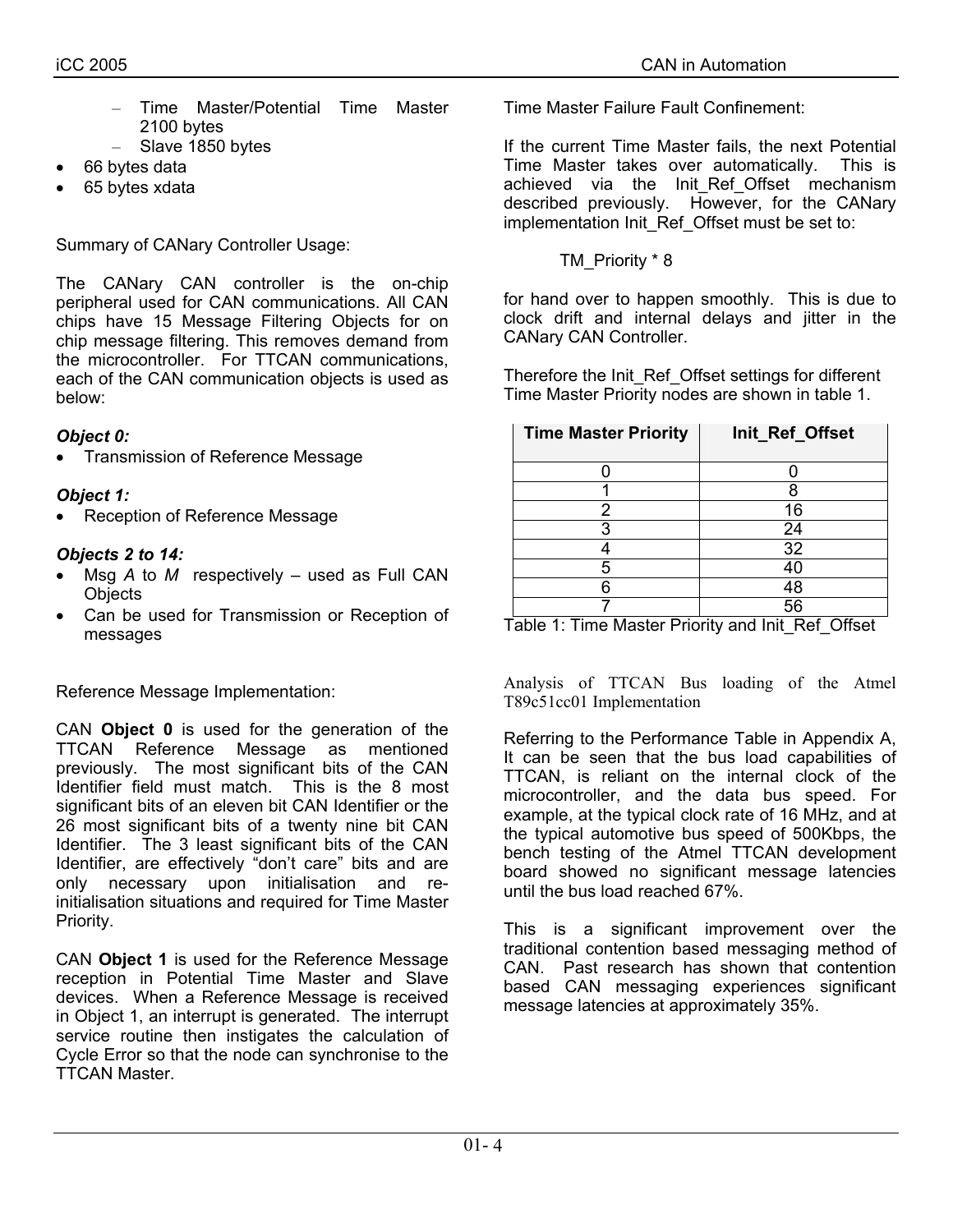### **TTCAN Drivers Configuration, Interoperability Testing and Fault Injection**

A TTCAN Application Configuration Tool was developed to ease the design times of message scheduling. It graphically enables a designer to configure the communication matrix and allow the scheduling of each message window (Reference Message, Exclusive Window, Arbitration Window, Free Window). This tool can configure the Master, Potential Time Masters (PTM) or Slaves of each TTCAN controller. Figure 2 shows an example setup for a TTCAN node. Once the graphic is completed, C code header files are generated, and then downloaded to the unit under test to complete the matrix table configuration.

| Time Mark ->   | 0x0000                      | 0x00A0                            | 0x0168                           | 0x01E0                            | 0x0280                           |
|----------------|-----------------------------|-----------------------------------|----------------------------------|-----------------------------------|----------------------------------|
| Basic Cycle 0  | M1 Ref<br>Tx: ID+0x0000000  | Msg2, Single<br>Tx ID=0x0000012C  |                                  | Msq5, Single<br>Tx ID=0x00000138  | Mtg4 Single<br>Tx ID-0.00000136  |
| Basic Cycle 1  | M1 Ref<br>Tx ID+0x0000000   |                                   |                                  | Msg5, Single<br>Tx (D-0x00000138) |                                  |
| Basic Cycle 2  | M1 Ref<br>Tx ID+0x0000000   | Mtg6; Merged<br>Tx: ID-0x00000140 | Msg2 Single<br>Tx ID-0x0000012C  | Msq5. Single<br>Tx ID-0x0000013B  |                                  |
| Basic Cycle 3  | M1 Ref<br>Tx ID-0.00000000  |                                   |                                  | Msq5, Single<br>Tx 10-0-00000013B |                                  |
| Basic Cycle 4  | M1 Ref<br>Tx ID+0x00000000  |                                   |                                  | Msq5, Single<br>Tx ID-0x0000013B  | Msg4 Single<br>Tx: ID=0:00000136 |
| Basic Cycle 5  | M1 Raf<br>Tx: ID+0x00000000 |                                   |                                  | Mtg5 Single<br>Tx. 00-0-00000013B |                                  |
| Basic Cycle 6  | M1 Raf<br>Tx ID+0x0000000   | MsgE Merged<br>Tx: ID=0x00000140  | Msg2, Single<br>Tx ID-0-0000012C | Msq5, Single<br>Tx ID-0-0000013B  |                                  |
| Basic Oycle 7  | M1 Rief<br>Tx ID-0-00000000 |                                   |                                  | Msq5. Single<br>Tx ID-0x0000013B  |                                  |
| Basic Oyde 8   | MT Ref<br>Tx ID-0-00000000  | Msg2 Single<br>Tx. ID=0x0000012C  |                                  | Msq5. Single<br>Tx ID-0x0000013B  | Msq4 Single<br>Tx ID-0-000000136 |
| Basic Cycle 9  | M1 Ref<br>Tx ID+0-00000000  |                                   |                                  | MsgS. Single<br>Tx ID-0-00000013B |                                  |
| Besic Cycle 10 | MT Ref<br>Tx ID+0-00000000  | MsgE Merged<br>Tx ID-0-000000140  | Msg2 Single<br>Tx ID-0-00000012C | Msq5 Single<br>Tx ID-0-00000013B  |                                  |
| Basic Cycle 11 | M1 Ref<br>Tx ID-0x00000000  |                                   |                                  | Msg5, Single<br>Tx ID=0x0000013B  |                                  |
| Basic Cycle 12 | MT Ref<br>Tx: ID+0x0000000  |                                   |                                  | Msg5, Single<br>Tx. ID=0x00000138 | Msq4 Single<br>Tx ID=0x00000136  |

Figure 2: GUI for driver set-up

The tool can also download a configuration to an Embedded Node, from the host PC via serial link such as RS232. See figure 3 for an example configuration. With this type of set up, it is possible to simply simulate a TTCAN node. Alternatively fault injection can be achieved, e.g.:-

- Adjust Time Marks to incorrect values (e.g. advance or retard the Time Mark)
- Adjust DLC to incorrect values and see if a receiving node detects the error
- Adjust CAN identifiers

It is also possible to upload the Unit Under Test (UUT) existing configuration into the TTCAN Application Configuration Tool.



Figure 3: TTCAN Matrix Configuration set-up, Fault Injection, and Interoperability Testing with a Bosch Evaluation Chip

## **Implementations of TTCAN**

In this section possible applications and implementations of TTCAN technology are mentioned with particular regard to the Atmel T89c51cc01 with CANary CAN controller.

High Speed Auxiliary TTCAN System

High Speed Auxillary CAN systems internally to the vehicle are often used to pass signals to one other system and are not usually part of the main vehicle CAN bus. This type of configuration is illustrated in Figure 4. Here the ESP and the ABS are required update every 500 microsecond. This would overtax the bus loading of the Powertrain CAN bus.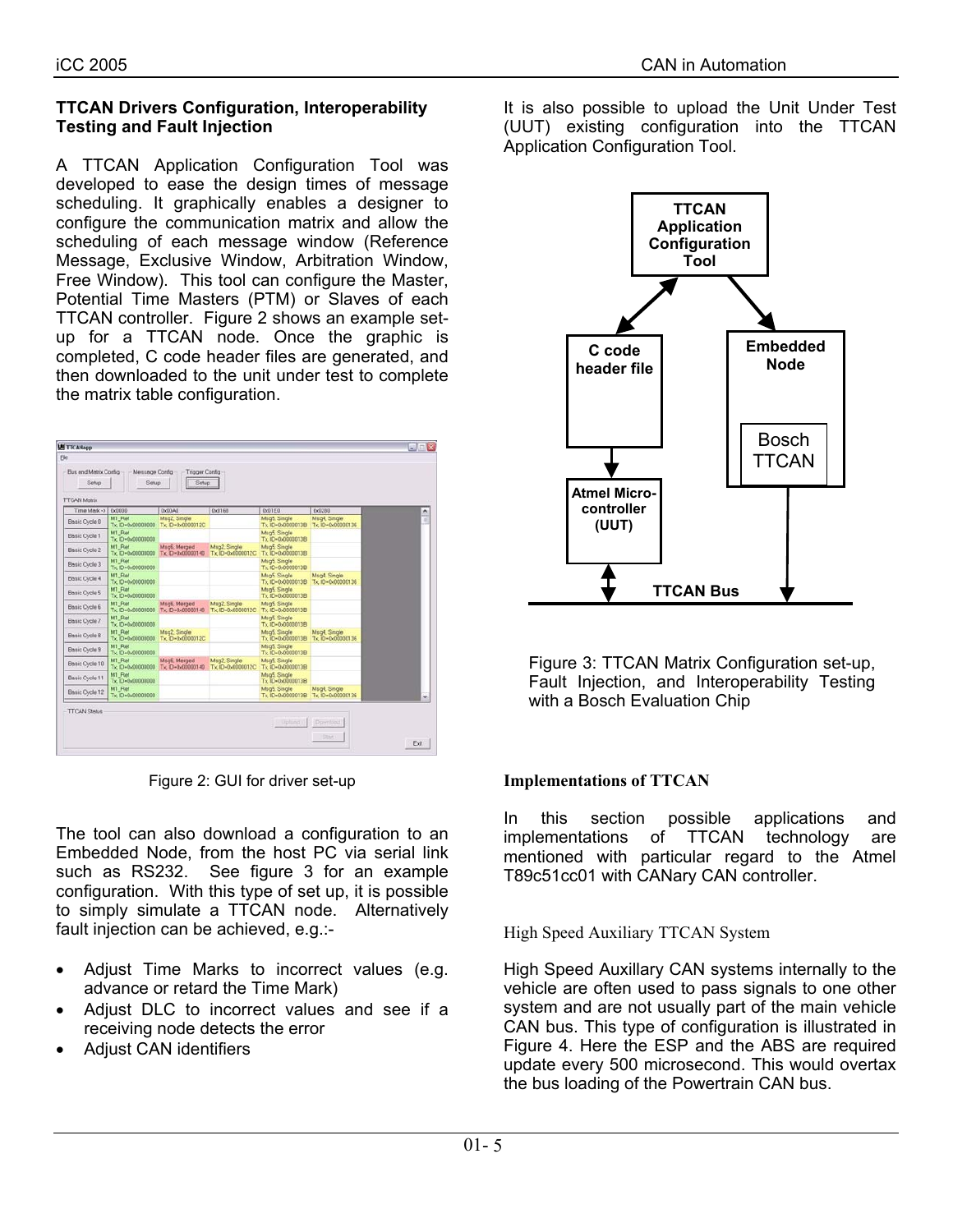The application here needs a closed loop cycle time of down to 500us and this is not possible with CAN. With TTCAN this is possible at 500 Kbaud and 1 Mbaud. By implementing these as TTCAN, the following benefits can be found:

- Increased message determinism
- Which leads to higher system integrity
- Easily implement message watch dogs so that if a message does not arrive in a timely manner, then a failsafe can be activated



Example Applications of TTCAN CANary

Figure 5 shows two possible applications of the CANary TTCAN implementation; *Intelligent TTCAN Transducer* node and *TTCAN Communications Controller* for another host.

In the case of the *Intelligent TTCAN Transducer*, the complete Transducer handling and TTCAN communications is carried out on a single Atmel microcontroller such as the T89c51cc01.

In the case of the *TTCAN Communications Controller*, the Atmel microcontroller is used to solely deal with the TTCAN communications and application level processing is carried out on a host microcontroller.

Integration of OSI Layer 7 Protocols

OSI layer 7 protocols such as SAE J1939 can be easily integrated into the Time Triggered CAN protocol and TTCAN drivers such as the ones described in this paper. For a protocol such as SAE J1939, this brings benefits such as:

- Higher achieved bus loading
- Increased message determinism
- Higher system integrity due to this increased determinism
- Plug and play functionality can be implemented by leaving some spare slots



Figure 5: Possible applications of the Atmel<br>CANary TTCAN CANary TTCAN CANary TTCAN CANary TTCAN implementation

#### **Summary and Conclusion:**

Future automotive control systems will utilise data communication networks in far more safety critical applications such as drive-by-wire. TTCAN has been developed to address the needs of these applications. Whilst TTCAN is limited in bandwidth and does not provide for all of the needs of such applications, it is very useful as the enabling technology in the first generation of drive-by-wire systems. TTCAN only requires a small amount of additional engineering knowledge on top of that already available from the CAN community and allows the same development tools as used for CAN to be used for message monitoring (e.g. CAN bus analyser software).

It has been shown that the Atmel CANary CAN controller with resides in the T89c51cc01 /02 /03 /04 microcontrollers can be used to implement the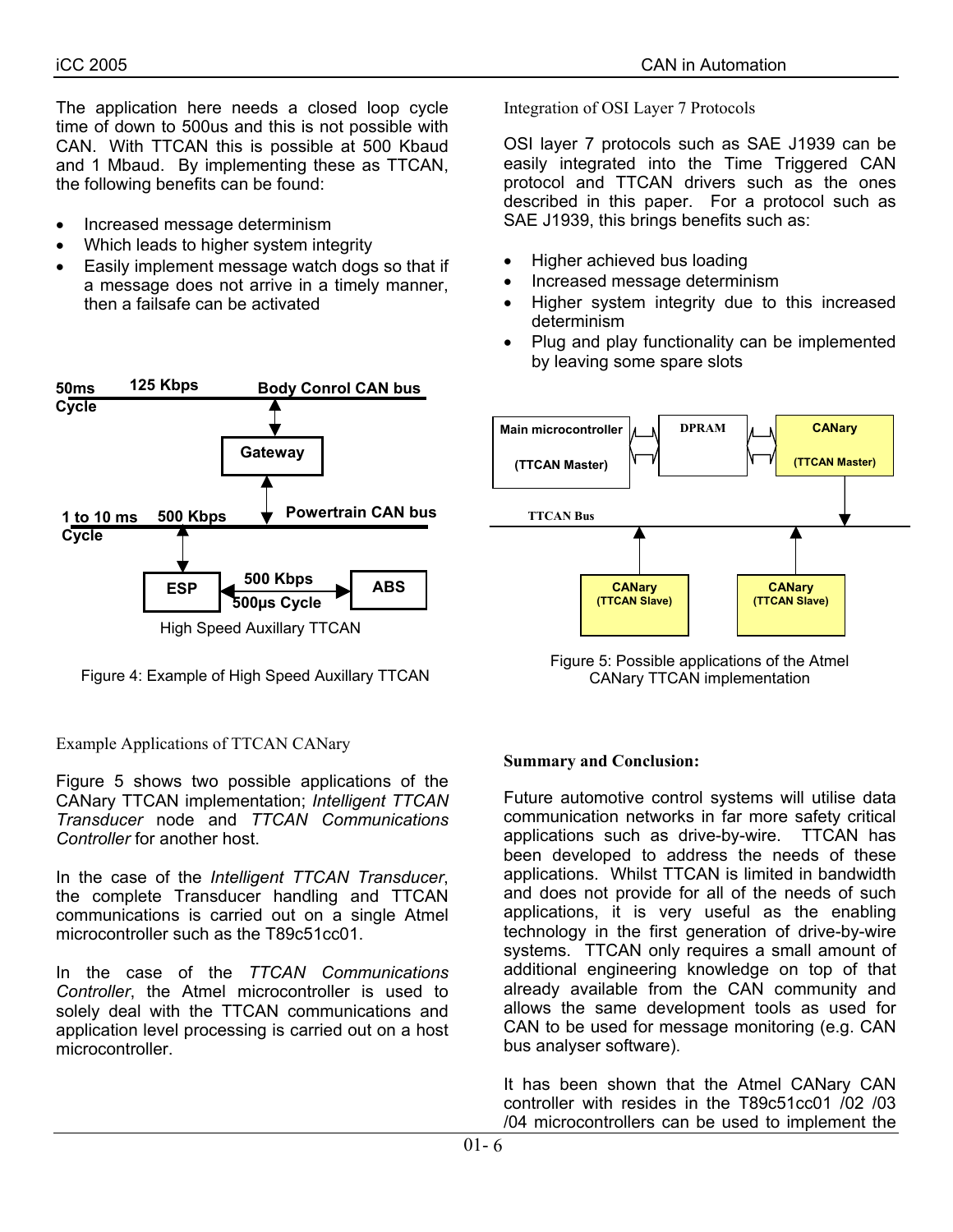TTCAN protocol. The most interesting and useful outcome of this implementation is that it can effectively double the usable bandwidth of CAN to a useable 70% bus loading. Automotive control system designers are limited to 1000 Kbaud by the CAN protocol, but usually limit their usable bit rate to 500 Kbaud for EMC reasons. Use of TTCAN effectively doubles the bandwidth whilst providing reliable deterministic communication latencies.

However, there are limitations to the implementation and therefore the following suggestions to its use are made:

- If the Atmel CANary is to be used in a full TTCAN bus implementation, it is recommended that it is used it as a TTCAN slave and only transmits messages in Exclusive windows.
- If the CANary is to be used as a Potential Time Master (TM0 to TM7) then it is recommended that its failure operation be limited. If when in use it is the Time Master and is therefore responsible for the transmission of the Reference Message, it is recommended that after a failure it should not be allowed to reconnect to the TTCAN bus without a system reset.
- It is recommended that a CANary node should not have the responsibility of transmission in an Arbitration Window. However, Arbitration Window reception is recommended.
- The bit rate of the CANary TTCAN implementation is limited by crystal oscillator used. At 500 Kbaud 70% loading can be achieved.

It is recommended that future work be performed to determine the performance of other TTCAN silicon as has been done with the Atmel chip here.

## **REFERENCES**

- 1. ISO-11898 Part 4
- 2. Fuhrer T et al (2000); "Time Triggered Communication on CAN (Time Triggered CAN-TTCAN)", Proceedings of the  $7<sup>th</sup>$  International CAN Conference, Amsterdam,  $24<sup>th</sup>$  and  $25<sup>th</sup>$  October 2000.
- 3. Hartwich et al (2000); "CAN Network with Time Triggered Communication", Proceedings of the 7<sup>th</sup> International CAN Conference, Amsterdam, 24<sup>th</sup> and 25<sup>th</sup> October 2000.
- 4. McLaughlin & Quigley (2004); "Analysis and Diagnostics of Time Triggered CAN (TTCAN) Systems", SAE Congress paper 2004-01-0201.

Each of the authors are from:

Warwick Control Technologies Limited Prodrive Warwick Oldwich Lane East Fen End, Warwickshire CV8 1NR United Kingdom

**Richard T. McLaughlin, B.Sc., M.Sc., CEng MIEE**  richard@warwickcontrol.com

**Chris Quigley, B.Eng., M.Sc.**  chris@warwickcontrol.com

### **Ben Pope, M.Eng.**

ben@warwickcontrol.com

#### **James Finney, B.Eng.**

james@warwickcontrol.com